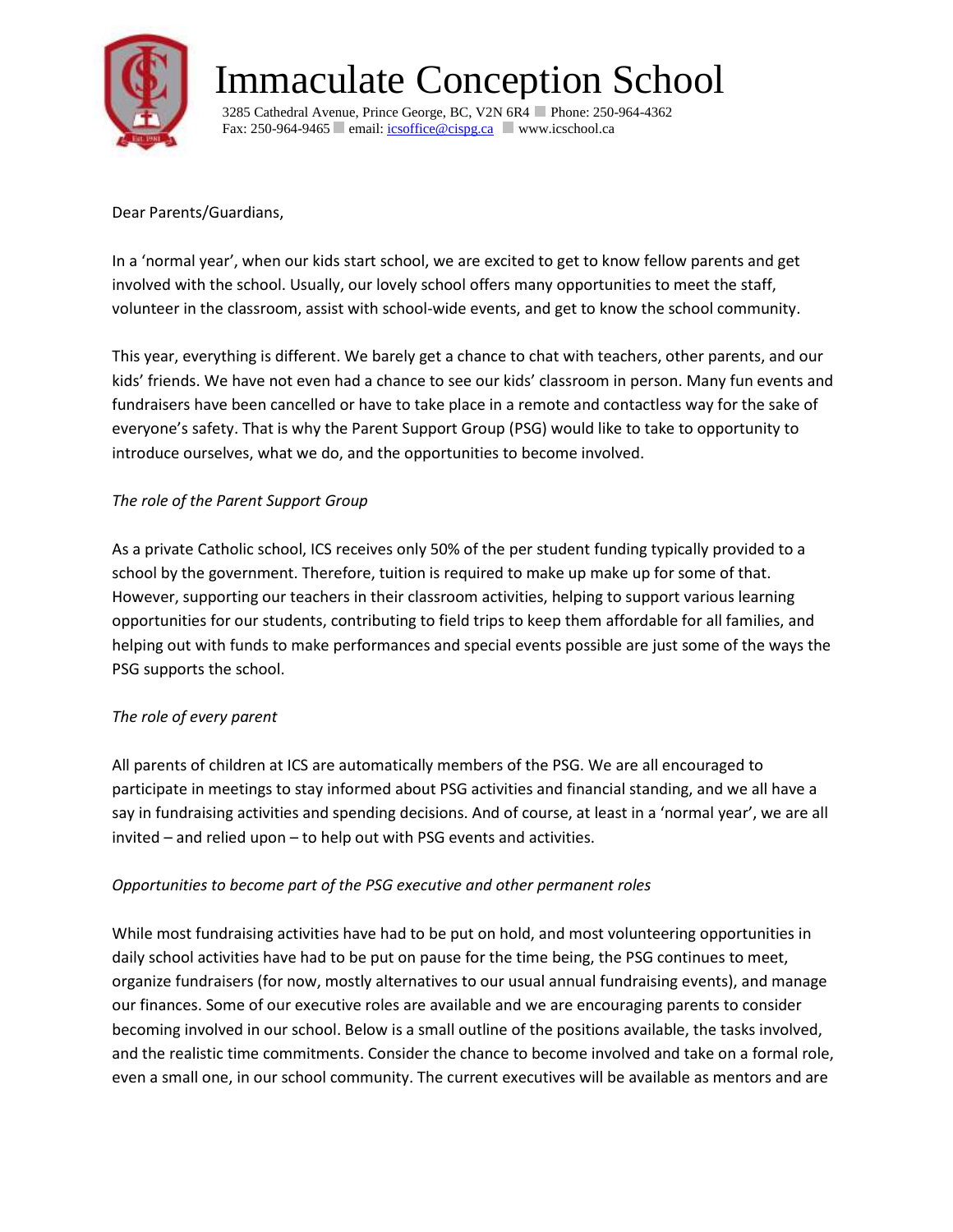

## Immaculate Conception School

3285 Cathedral Avenue, Prince George, BC, V2N 6R4 Phone: 250-964-4362 Fax: 250-964-9465 email: [icsoffice@cispg.ca](mailto:icsoffice@cispg.ca) www.icschool.ca

offering a chance to shadow them before you assume the role. The time commitment is mostly light to moderate, and involvement is very rewarding.

#### Chair

- $\checkmark$  Tasks:
	- o Prepare monthly meeting agenda and chair meeting
	- o Keep track of annual schedule of fundraising and grant applications
	- o Act as main contact for the PSG
	- o Coordinate parents who organize fundraisers
	- o Oversee fundraisers
	- o Collaboration with IC staff
- $\checkmark$  Time Commitment:
	- o Monthly meetings and preparation (1.5hr)
	- o Varies depending on fundraisers planned and parent support

#### Treasurer

- $\checkmark$  Tasks:
	- o Prepare Annual Budget for approval, Finalize Year-End report
	- o Reconcile accounts, record deposits/cheques, and pay invoices
	- o Prepare monthly Year-To-Date Actuals Report and attend monthly PSG meeting
	- o Bank Deposits as needed
	- o Apply for Gaming Grant, Gaming Licenses, and submit government forms as needed
- $\checkmark$  Time Commitment:
	- o Monthly reconcile (1hr), Monthly meeting (1hr)
	- o Monthly Bank Deposits and/or issuing payments (<1hr)

#### **Secretary**

- $\checkmark$  Tasks:
	- o Take notes at monthly meetings.
	- o Write minutes.
- $\checkmark$  Time commitment:
	- o The monthly meetings usually are an hour long.
	- o Writing minutes requires less than one hour in addition to the meeting itself.